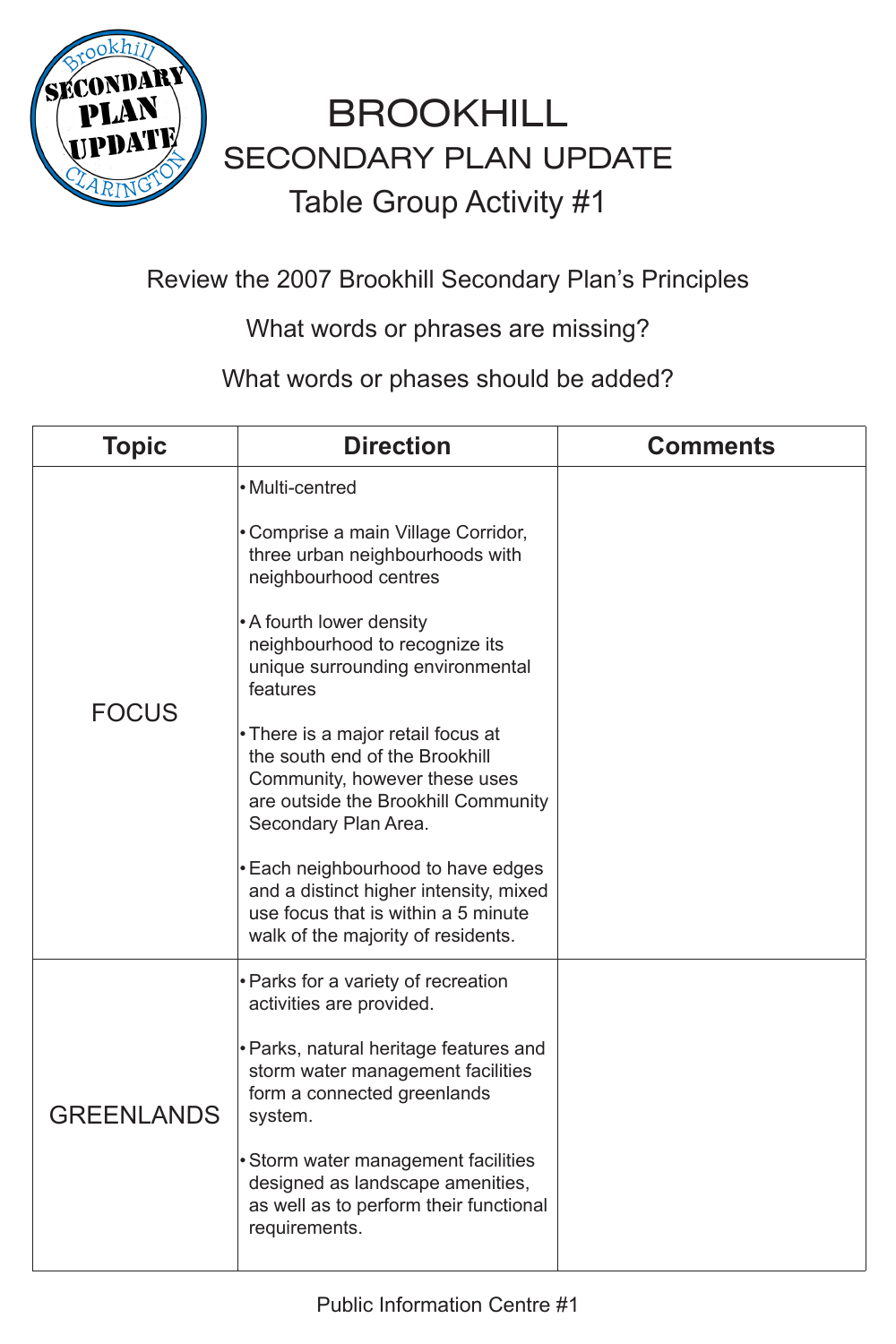

### CONNECTIONS/ LINKAGES

| <b>Topic</b> | <b>Direction</b>                                                                                                                                                                                                                      | <b>Comments</b> |
|--------------|---------------------------------------------------------------------------------------------------------------------------------------------------------------------------------------------------------------------------------------|-----------------|
|              | • A continuous system of trails for<br>walking and cycling.                                                                                                                                                                           |                 |
|              | • Roads will provide a system that is<br>appealing for pedestrians, cyclists,<br>transit, as well as cars.                                                                                                                            |                 |
|              | $\blacksquare$ . The set of the second contract of the second set of the second set of the second set of the second set of the second set of the second set of the second set of the second set of the second second set of the secon |                 |

• Pedestrian connections adjacent to significant natural features planned to anticipate use and to avoid impact on the identified features' environmental functions.

• All roads designed as important components of the public realm.

• Plan for a density of development that will help to support transit and commercial activity.

• All roads will be lined with trees and have sidewalks.

• The community and its neig hbourhoods will be linked to the existing built areas in Clarington.

• Community design based on a modified grid to enable ease of access and improved connections through the community.



• Pro vide a diversity of housing types fro m single detached houses to apartment buildings to achieve densities anticipated in municipal and provincial policy.

• Provi de a mix of uses so that people can have the choice to work, shop and enjoy community facilities in the community.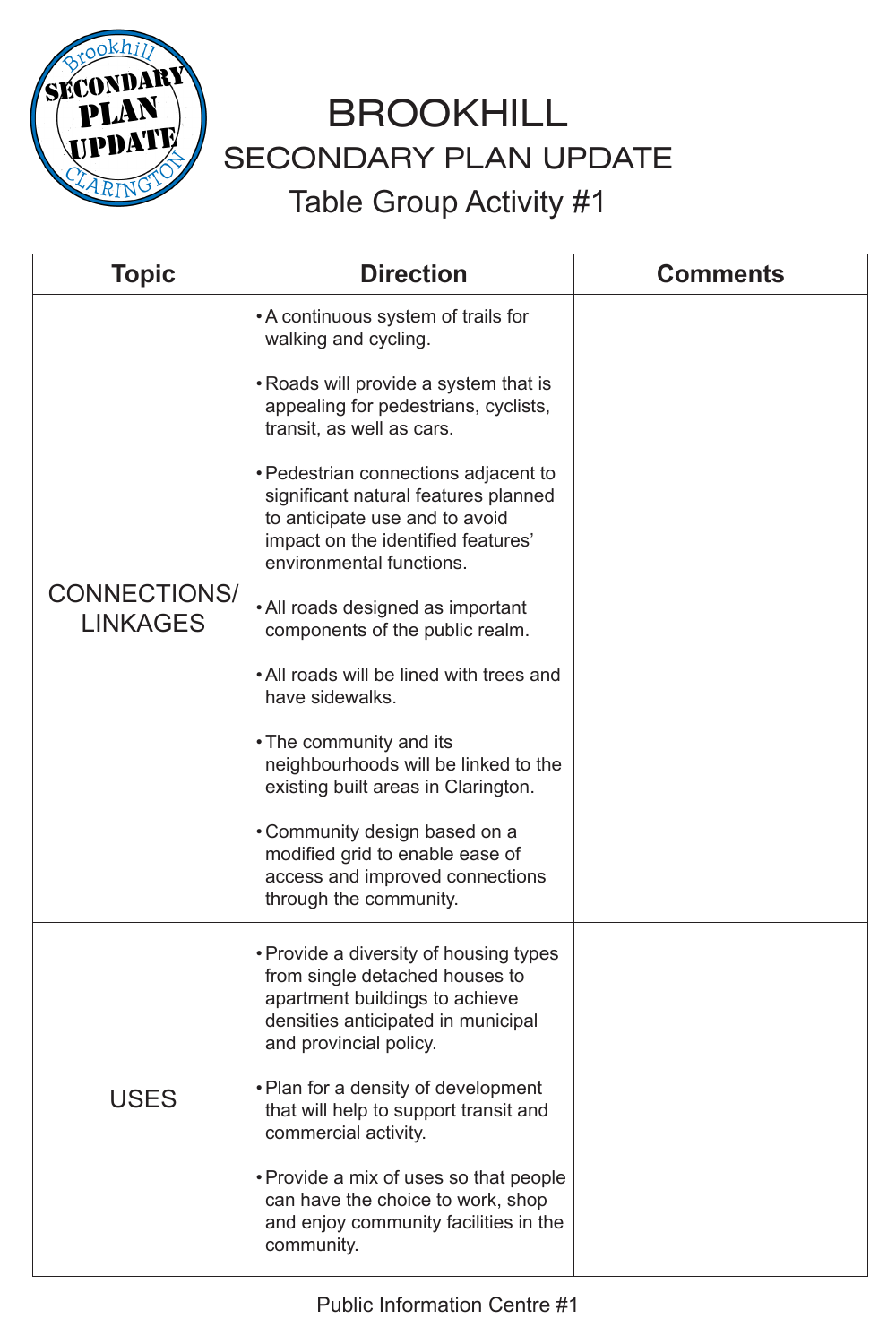

| <b>Topic</b>   | <b>Direction</b>                                                                        | <b>Comments</b> |
|----------------|-----------------------------------------------------------------------------------------|-----------------|
|                | • Municipal services should be<br>provided in a cost effective and<br>efficient manner. |                 |
| INFRASTRUCTURE |                                                                                         |                 |

ENVIRONMENTAL SUSTAINABILITY AND ENERGY CONSERVATION

• Community design shall incorporate, to the maximum extent feasible, state of the art environmental, energy and water conservation measures.

#### DESIGN EXCELLENCE

• The buildings, streetscapes, parks and open spaces and infrastructure should be distinctive and esthetically pleasing.